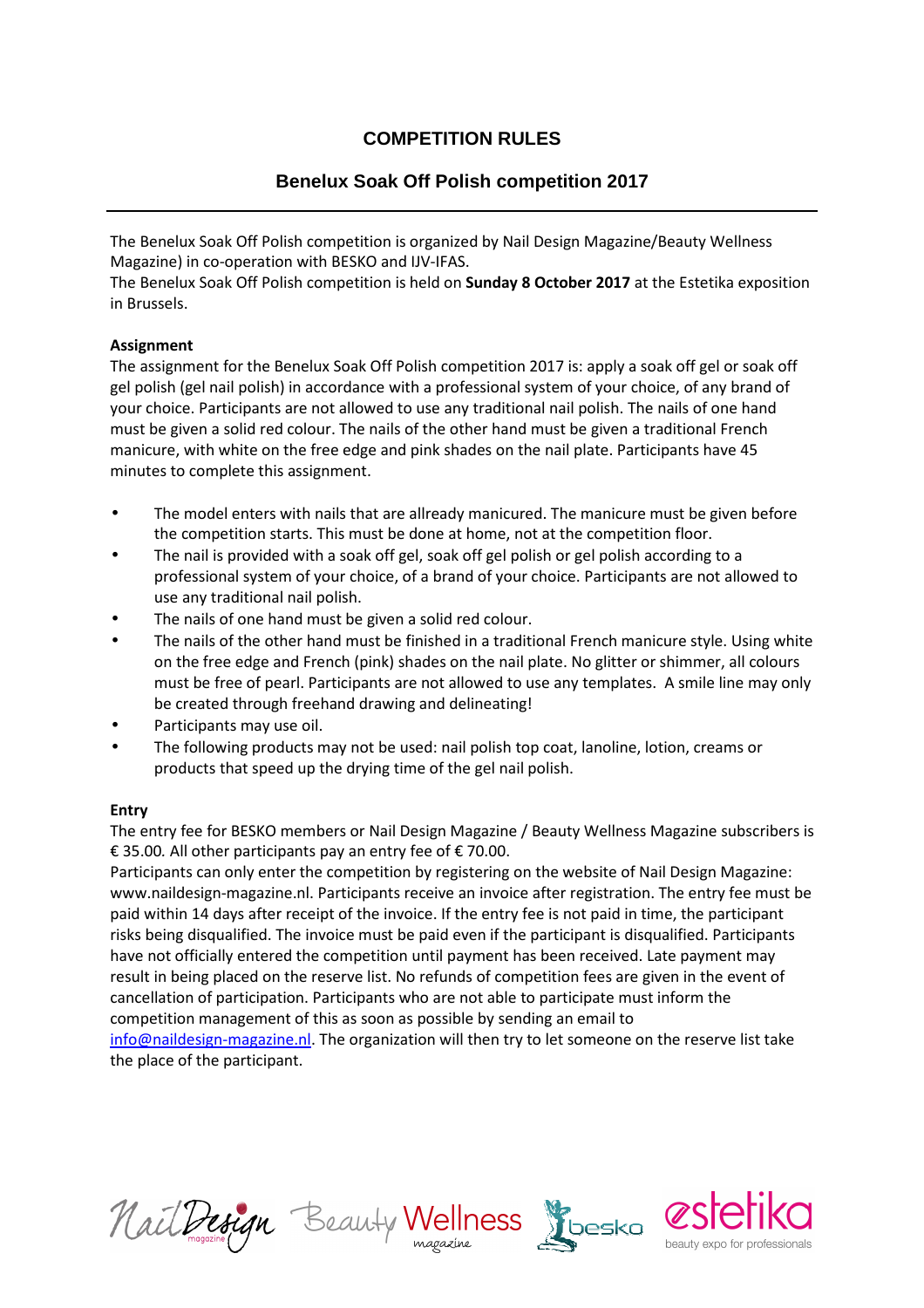#### **Participant**

This competition is open to all professionals in the beauty industry residing within the Benelux (Belgium, the Netherlands and Luxembourg).

Participants must show their ID before the start of the competition (driving license, passport or ID card).

International participants can enter the competition but cannot be awarded the title of Benelux Champion. A special cup is available (if there are at least 5 international participants) for international participants: Best International Participant.

#### **Models**

The choice of model is very important. Models with spot free hands and beautiful long and straight nail beds are your best choice. All models must have natural nails. Nails may not be extended during the competition. It is therefore very important that the model has beautiful nails of equal length. Models must be over 18 years of age. Models must be able to show a valid ID if the competition management decides to verify their age.

The models' hands may not be recognizable. Models are not allowed to wear any rings, bracelets, watches or other jewellery. Tattoos and/or henna decorations on hands and/or arms are not allowed. Tattoos which can be camouflaged completely can be allowed, if controlled by the organisation. Tattoos on the arms are allowed up until the watch normally is. Participants must make sure that their model does not have any large moles, birthmarks, scars, etc. Long sleeves must be rolled up for the judges.

The hands of the model are checked before the competition. Please note that points are deducted for wounds on the hands or cuticles and injuries suffered during the competition!

Models who wish to use the restroom must be accompanied by the competition management. They are not allowed to leave the competition area by themselves.

#### **Products & necessities**

Participants must bring with them all necessary electrical equipment. This includes for example UV/LED lamps, extension cords, adapters and table lights.

Participants may use any brand, provided that all products are clearly labelled.

If the judges are not sure if the participant has used a soak off product, they can decide to soak one or two of the nails.

If they find the participant is using a non-soak-off product, the participant is disqualified immediately.

#### **Procedure**

Participants who enter this competition receive the competition rules in advance to ensure they have enough time to prepare themselves for the competition in the best possible way.

Participants must check in at the registration table at least half an hour before the competition starts. Worktables are assigned to the participants and models, in order of registration. The models' nails are checked before the competition to ensure no preliminary work has been done. If the floor judges find out work has been done on the nails before the start of the competition, participant and model are disqualified.

At the start of the competition, each model receives a wristband showing the registration number.

Participants have 45 minutes to complete their work during this competition. After that time, participants are asked to leave the competition area. Participants who start working before the competition starts or keep on working after the competition has ended, are disqualified.

Nail Design Beauty Wellness Roesko 2516



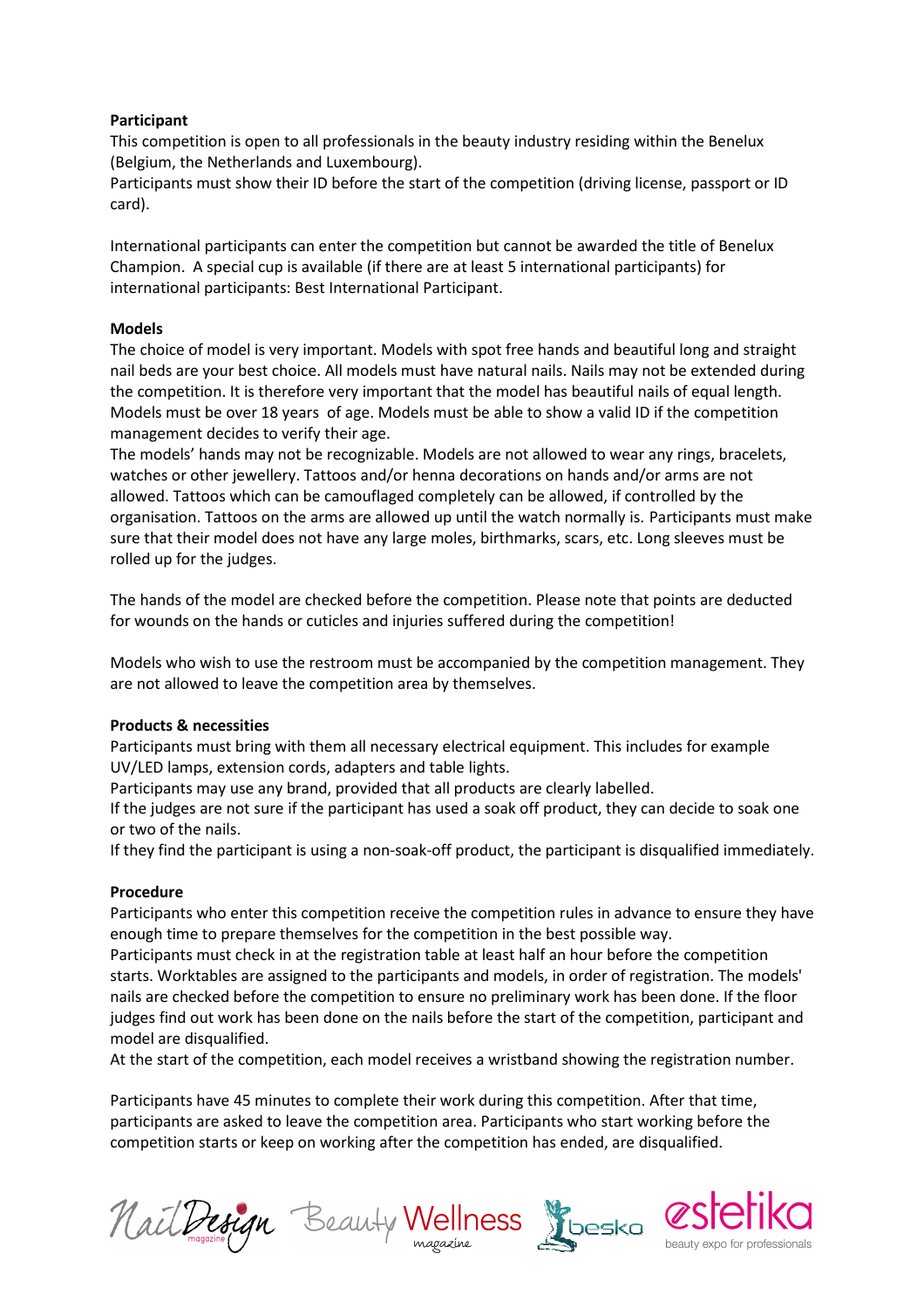The models are accompanied to the waiting area and judging booths and must stay there until the judges have finished. The models may only leave this area after having received permission from the competition management - under certain conditions and if necessary under supervision. All models MUST stay in this area until all models have been judged. Some of the models may be called back by the judges so they can have another look. Models who do not observe these rules are disqualified.

#### **Divisions**

The Benelux Soak Off Championship two divisions<sup>1</sup>: **beginners & advanced**. The participant must therefore consider enrolling in the right division. This is at logon before the start of the competition still controlled by the organisation. The organization reserves where necessary to place the participants in another category, even on the competitionday itself.

#### **Beginners division Soak off**

- You have previously taken a Soak Off competition but did not achieve a podium place (1, 2 or 3).
- You have previously taken the Benelux Soak Off competition but did not achieve place 1, 2, 3, 4 or 5.
- You never taken a Soak Off competition before.

# **Advanced division Soak off**

- You have previously taken a Soak Off competition and achieved a podium place (1, 2 or 3)
- You have previously taken the Benelux Soak Off competition and achieved place 1, 2, 3, 4 or 5.
- You've never taken a Soak Off competition but would like to participate in the advanced division, because you think you belong there.

# **End of the competition**

When the competition management signals the end of the competition, participants must stop working immediately. Participants who do not stop working are disqualified. Participants are requested to take their belongings and leave the competition area.

Models are accompanied to the judges. Participants are not allowed to join them. Next, the models are called in one by one to enter the judging booths.

Models are requested to speak as little as possible during the assessment of the judges to ensure they can concentrate on their work.

Make sure the wristband showing the registration number is clearly visible for the judges. Models may only leave the judging area if the competition management has given their approval.

# **The panel of judges**

 $\overline{\phantom{0}}$ 

The panel of judges is made up of 3 to 5 national and international expert judges from the industry. One of them serves as an independent chairman or woman and sees to it that all procedures are observed. He or she also supervises the expert judges from the industry. The panel of judges is not present in the competition area during the competition itself, but gets a special 'judging training'. Each judge is assigned certain criteria by lot and will only be looking at these criteria when performing their judging task. In the event of a tie, the chairman or woman has the final vote. Participants are not judged by the way they work. Only the end result counts.

 $1$  If one of the divisions have less than 5 participants, both divisions will be merged.



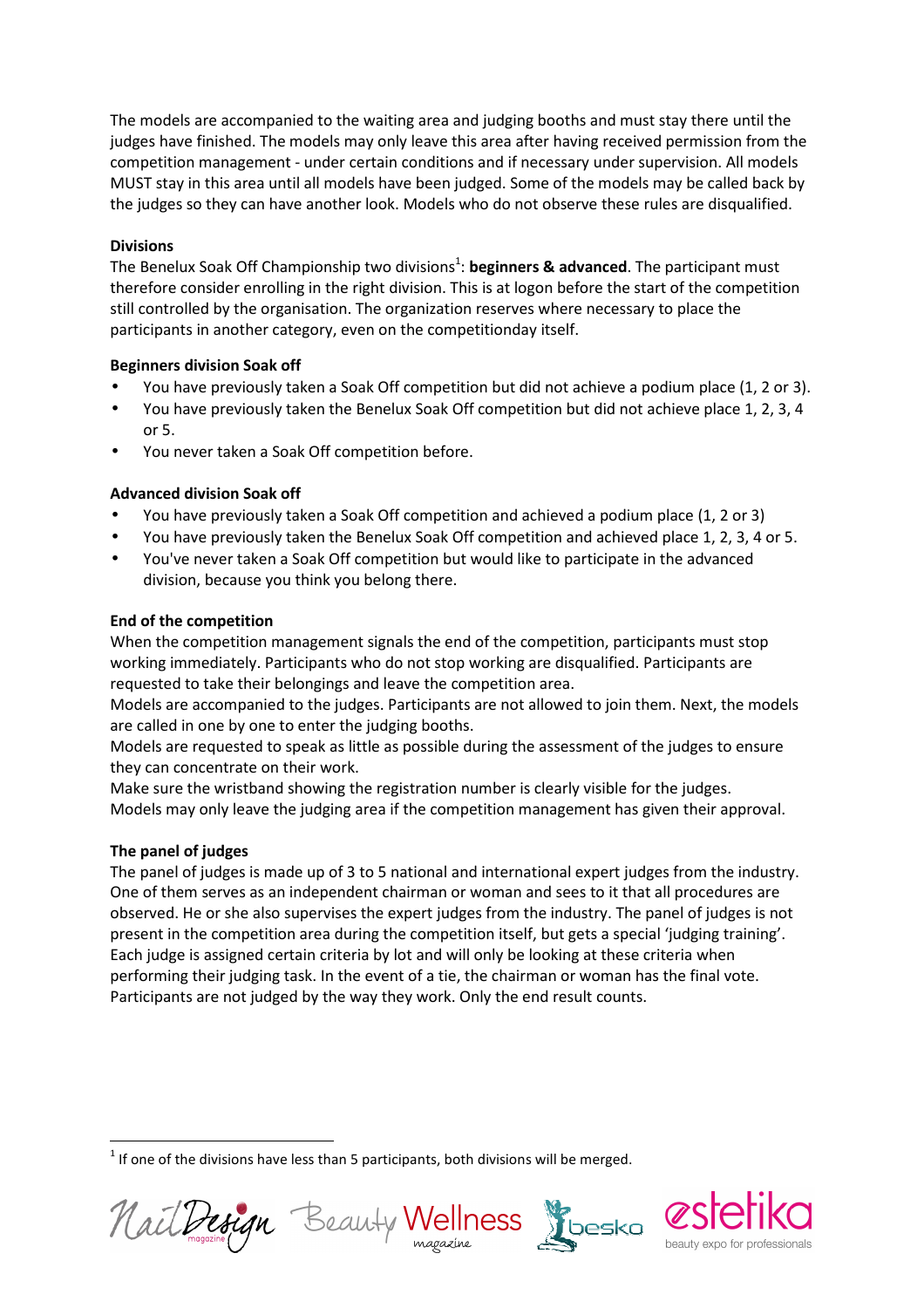#### **Judging**

Participants are judged based on the registration number assigned to them before the competition. The panel of judges does not get to know any of the names of participants or models. The competition uses a blind judging system. This means that the judges only get to see the hands of the models and not the models themselves.

A 1-10 point judging system will be used  $-1$  being the lowest  $-10$  being flawless.

#### **Prizes**

All participants receive a personalized certificate.

The winners (1st, 2nd and 3rd prize) receive an award. The competition also has a cup for international participants, if there are at least 5 international participants.

After the awards ceremony, the winners are requested to stay near the competition stand should anyone want to take photographs.

Participants can look into the judges' score forms after the awards ceremony.

# **Competition team of the year**

This competition is a part of the Benelux Competition team of the year. This means that points achieved by a team member of a competition team during this contest count towards the total score of that competition team

# **Other information**

- Once the competition has started, participants are not allowed to take anything from their nail kit bag or case. Everything must be on the table by then.
- During the competition, participants and models are not allowed to eat or smoke. Only nonalcoholic beverages are allowed.
- All photos and/or video recordings made by the organization and/or its staff shall remain the property of the organization and may be used in any way the organization deems appropriate. Models and/or participants are not compensated for the use of any such photos or footage.
- Mobile telephones are not allowed in the competition area.
- A large clock in the competition area indicates the time.
- Communication with people outside the competition area is not allowed during the competition.
- Before, during and after the match, participants, their models, coaches, etc. must treat the competition with respect. If this is not the case, this means disqualification from the relevant participant. This is for review to the competition organization.

Any cases or instances not covered by these rules and conditions are decided upon by the competition management and chairman of the panel of judges, if necessary in consultation with the judges. Their decision is binding. It is not possible to appeal against this decision.

Participants who pay the entry fee for this competition declare to agree with the content and scope of the competition rules and any other related conditions.

Nail Design Beauty Wellness Roesko CS